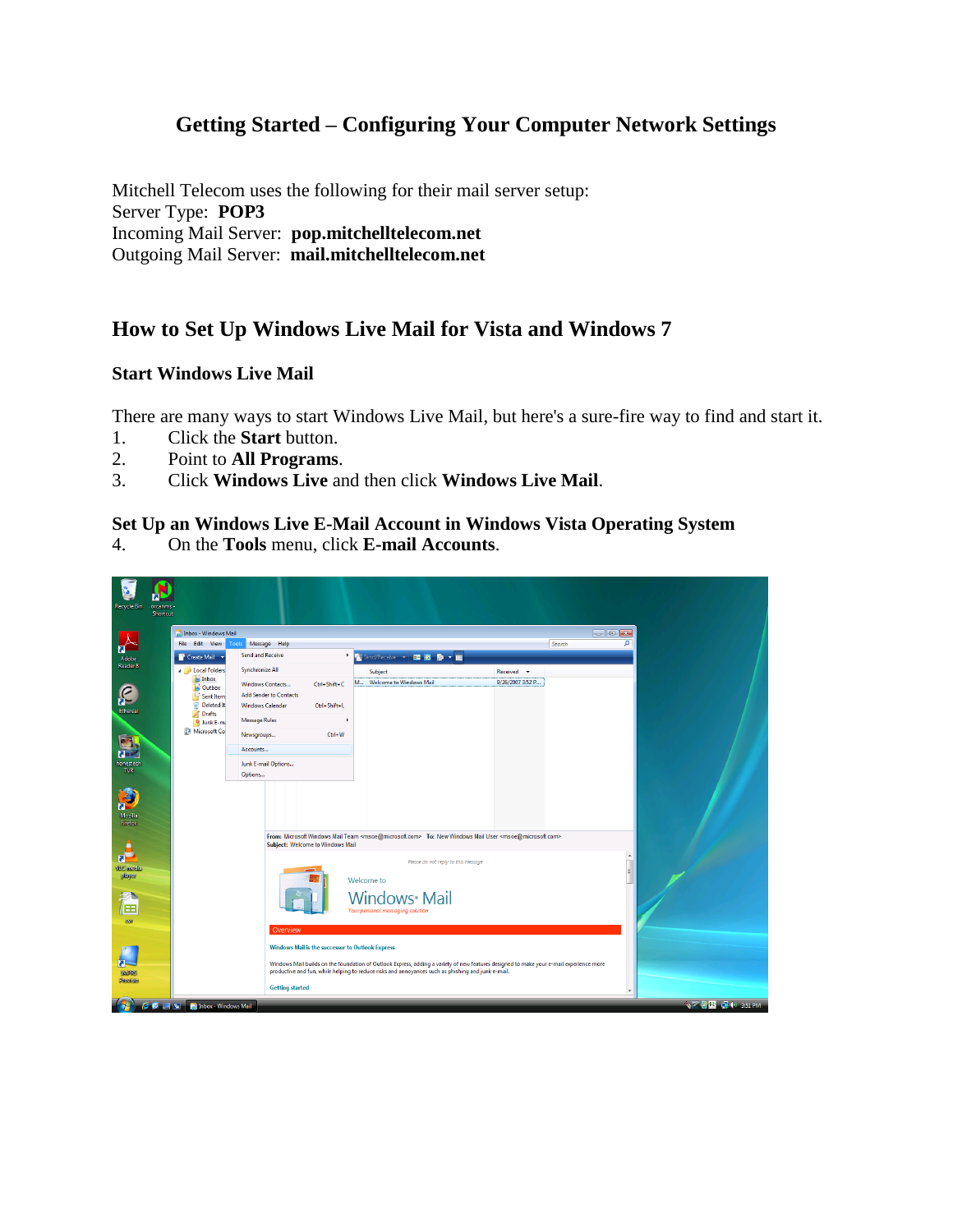5. Select **Add a new e-mail account**

| <b>Recycle Bin</b>                                                                                                                                                                                                    | orcanms -<br>Shortcut            | Inbox - Windows Mail<br>File Edit View Tools Message Help                                                                                                                         | Search<br>T Create Mail > 2 Reply 参 Reply All 2 Forward 点 X Li Send/Receive > 国图 D > 图                                                                                                                                                                                                                                                                                                                                                                                                                                                                                                                                                                                                                                                                                                                                                                                                                                                                                                                              | ۹                        |
|-----------------------------------------------------------------------------------------------------------------------------------------------------------------------------------------------------------------------|----------------------------------|-----------------------------------------------------------------------------------------------------------------------------------------------------------------------------------|---------------------------------------------------------------------------------------------------------------------------------------------------------------------------------------------------------------------------------------------------------------------------------------------------------------------------------------------------------------------------------------------------------------------------------------------------------------------------------------------------------------------------------------------------------------------------------------------------------------------------------------------------------------------------------------------------------------------------------------------------------------------------------------------------------------------------------------------------------------------------------------------------------------------------------------------------------------------------------------------------------------------|--------------------------|
| ब<br>Adobe<br>Reader <sup>8</sup><br>£<br>Ethereal<br><b>ZELL</b><br>honestech<br><b>TVR</b><br>Ð<br>Mozilla<br>Firefox<br>$\overline{a}$<br><b>WC</b> media<br>player<br>福<br><b>GWI</b><br><b>IMPRS</b><br>Provisio |                                  | <b>A</b> Local Folders<br>$Inbox (2)$<br>Outbox<br>Sent Items<br><b>Deleted Items</b><br><b>Drafts</b><br>Junk E-mail<br><b>A Microsoft Communities</b><br>4 message(s), 2 unread | $-23$<br><b>Internet Accounts</b><br>Set up new e-mail accounts or newsgroup subscriptions by clicking Add.<br>To make changes, export, or remove an account or subscription, select it first.<br>Mail<br>۰<br>Add<br>爴<br>pop.mitchelltelecom.net (default)<br>test@mitchelltelecom.net<br>Remove<br>News<br>Microsoft Communities (default)<br><b>Properties</b><br><b>Directory Service</b><br>Set as Default<br>Import<br>Export<br>Set Order<br>ippes@msn.com>;Sue Rall<br>oad pictures.<br><b>Close</b><br><b>From: CAROLYN L WINBORG</b><br>To: Cody Rollins ; Jim/Joey Winborg ; Lee Walker ; Laurie Stanley ; Nancy Lee ; Paul Winborg<br>Sent: Wednesday, July 16, 2008 10:19 PM<br>Subject: Fw: FW: Well said<br>----- Original Message -----<br>From: Jill<br>To: cicohoon@gmail.com ; melodywatt@hotmail.com ; jbethanyj@comcast.net ; 'CAROLYN L WINBORG' ; 'Christine Heron' ;<br>boydsterq@qmail.com<br>Sent: Tuesday, July 15, 2008 8:25 PM<br>Subject: FW: FW: Well said<br><b>Working Online</b> | (目)<br>$\cdot$           |
|                                                                                                                                                                                                                       | <b>CCES</b> Inbox - Windows Mail |                                                                                                                                                                                   |                                                                                                                                                                                                                                                                                                                                                                                                                                                                                                                                                                                                                                                                                                                                                                                                                                                                                                                                                                                                                     | <b>◆三型缸 图 40 3:57 PM</b> |

6. Select **POP3** e-mail server used for your account, and then click **Next**.

| <b>Recycle Bin</b><br>orcanms -<br>Shortcut<br>П                                                 | Inbox - Windows Mail<br>File Edit View Tools Message Help<br><b>A</b> Local Folders<br>$\approx$ Inbox (2) | $\boxed{\circ}$<br>Search<br>$\boxed{23}$                                                                                                                                                                                                                                                                                                                                                                                                                                                                                                                  | ۹                        |
|--------------------------------------------------------------------------------------------------|------------------------------------------------------------------------------------------------------------|------------------------------------------------------------------------------------------------------------------------------------------------------------------------------------------------------------------------------------------------------------------------------------------------------------------------------------------------------------------------------------------------------------------------------------------------------------------------------------------------------------------------------------------------------------|--------------------------|
| Adobe<br>Reader 8<br>£<br>Ethereal<br>画<br><b>RED</b><br>honestech<br><b>TVR</b><br>B<br>Mozilla | Outbox<br>Sent Items<br>Deleted Items<br><b>Brafts</b><br>Junk E-mail<br>Microsoft Communities             | pop.mitchelltelecom.net Properties<br>$\overline{23}$<br>General Servers Connection Security Advanced<br>Server Information<br>My incoming mail server is a<br>OP3<br>server.<br>love<br>pop.mitchelltelecom.net<br>Incoming mail (POP3):<br>mail.mitchelltelecom.net<br><b>erties</b><br>Outgoing mail (SMTP):<br>Default<br><b>Incoming Mail Server</b><br>E-mail username:<br>test<br>prt<br>Password:<br><br>bit<br>Remember password<br>Log on using Secure Password Authentication<br>rder<br>ippes@msn.com>;Sue Rall<br><b>Outgoing Mail Server</b> |                          |
| Firefox<br>$\overline{a}$<br><b>WLC</b> modia<br>player<br>信<br><b>GWI</b><br><b>IMPRS</b>       | 4 message(s), 2 unread                                                                                     | Settings<br>My server requires authentication<br>oad pictures.<br>bse<br>ER<br>To<br>nborg<br>Se<br>OK<br>Cancel<br>Apply<br>Su<br>----- Original Message -----<br>From: Jill<br>To: cicohoon@gmail.com ; melodywatt@hotmail.com ; ibethanyi@comcast.net ; 'CAROLYN L WINBORG' ; 'Christine Heron' ;<br>boydsterg@gmail.com<br>Sent: Tuesday, July 15, 2008 8:25 PM<br>Subject: FW: FW: Well said<br>Working Online                                                                                                                                        | <b>A</b><br>田<br>$\cdot$ |
| Provisio                                                                                         |                                                                                                            |                                                                                                                                                                                                                                                                                                                                                                                                                                                                                                                                                            |                          |
| <b>C C E E Indox</b> - Windows Mail                                                              |                                                                                                            |                                                                                                                                                                                                                                                                                                                                                                                                                                                                                                                                                            | <b>今回型型 ■ 40 3:57 PM</b> |

7. In the appropriate boxes, type the information given to you by Mitchell Telecom.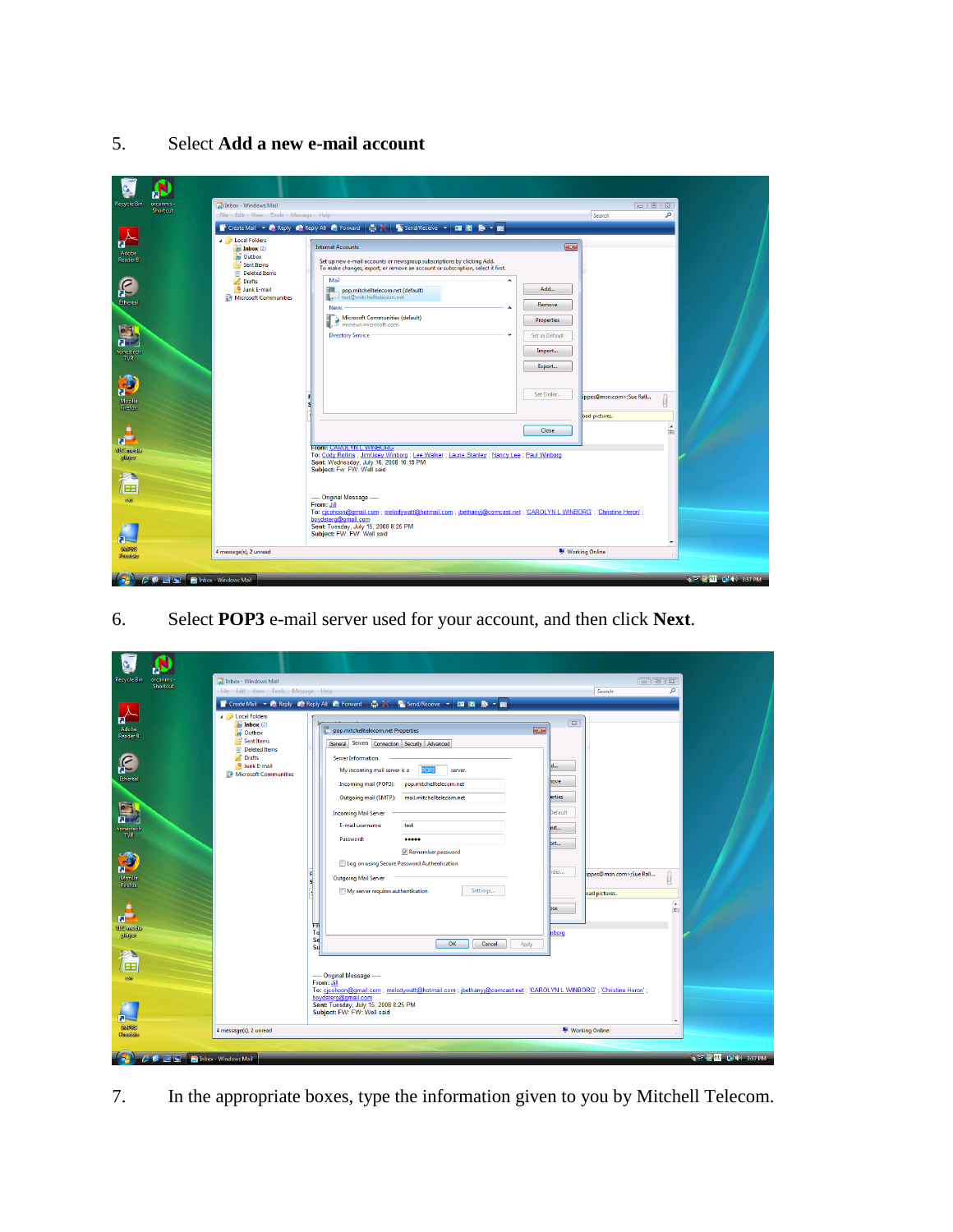- $\triangleright$  Your Name
- Your E-mail Address
- The name of the incoming e-mail server: **pop.mitchelltelecom.net**
- The name of the outgoing e-mail server: **mail.mitchelltelecom.net**
- Your User Name
- Your Password

#### **Notes:**

You have the option of having Windows Live remember your password by typing it in the **Password** box and selecting the **Remember password** check box. While this means that you won't have to type in your password each time you access the account, it also means that the account is vulnerable to anyone who has access to your computer.

- 9. Click **Next**.
- 10. Click **Finish**.

### **Set Up an Windows Live E-Mail Account in Windows 7 Operating System**

### **Start Windows Live Mail**

There are many ways to start Windows Live Mail, but here's a sure-fire way to find and start it.

- 1. Click the **Start** button.
- 2. Point to **All Programs**.
- 3. Click **Windows Live** and then click **Windows Live Mail**.
- 4. Click add email account on the Left Side of the Screen and the following window should appear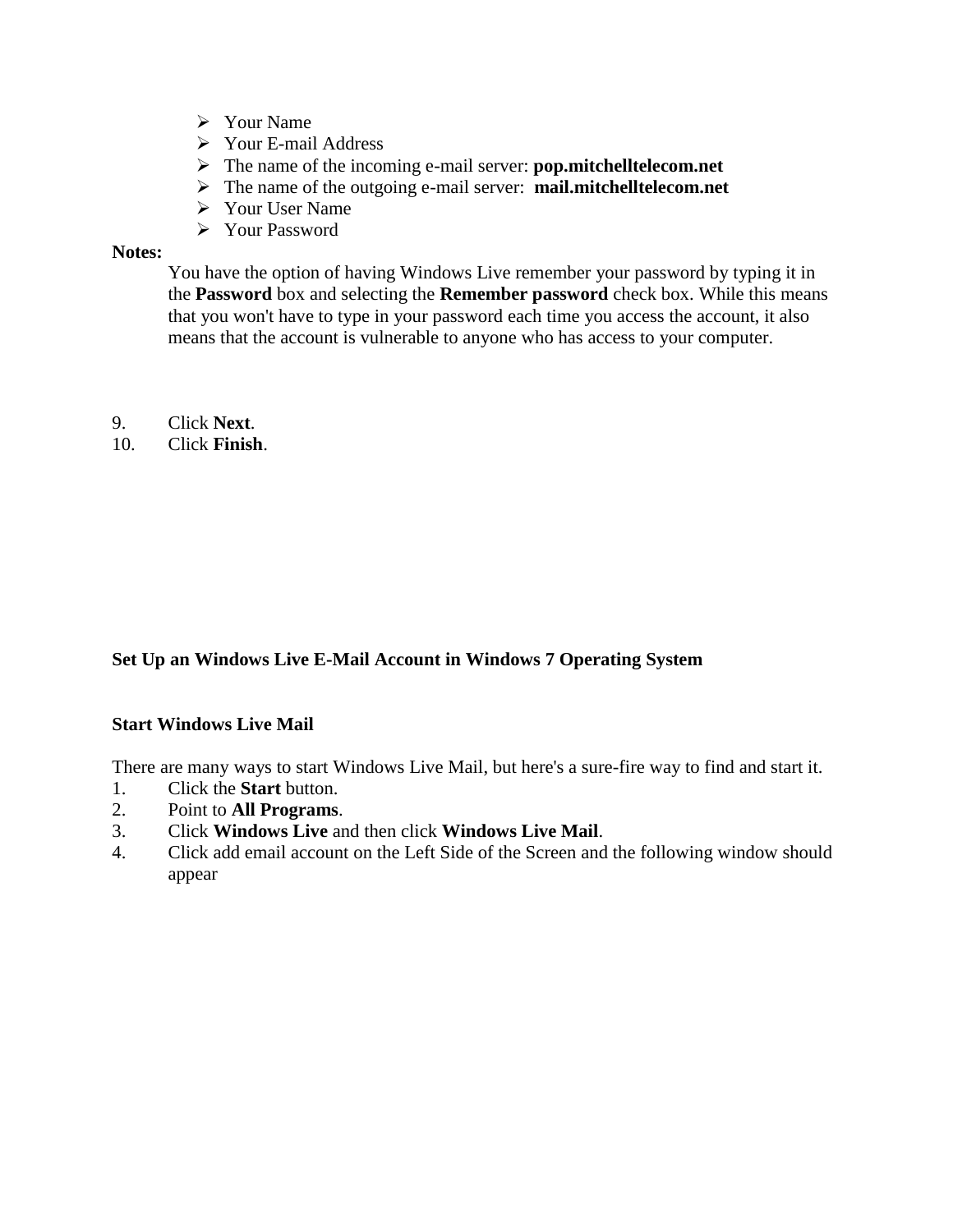| Add an E-mail Account                                                                |
|--------------------------------------------------------------------------------------|
| Please enter your e-mail account information below:                                  |
| E-mail address:                                                                      |
| example555@hotmail.com<br>Get a free e-mail account<br>Password:                     |
| V Remember password<br>How should your name appear in e-mail sent from this account? |
| Display Name:                                                                        |
| For example: John Smith                                                              |
| Manually configure server settings for e-mail account.                               |
| Cancel<br>Next                                                                       |

- 6. In the appropriate boxes, type the information given to you by Mitchell Telecom.
	- Your E-mail Address
	- Your Password
	- Your Name
- 7. Click **Manually Configure server settings for email accout** and click **Next**